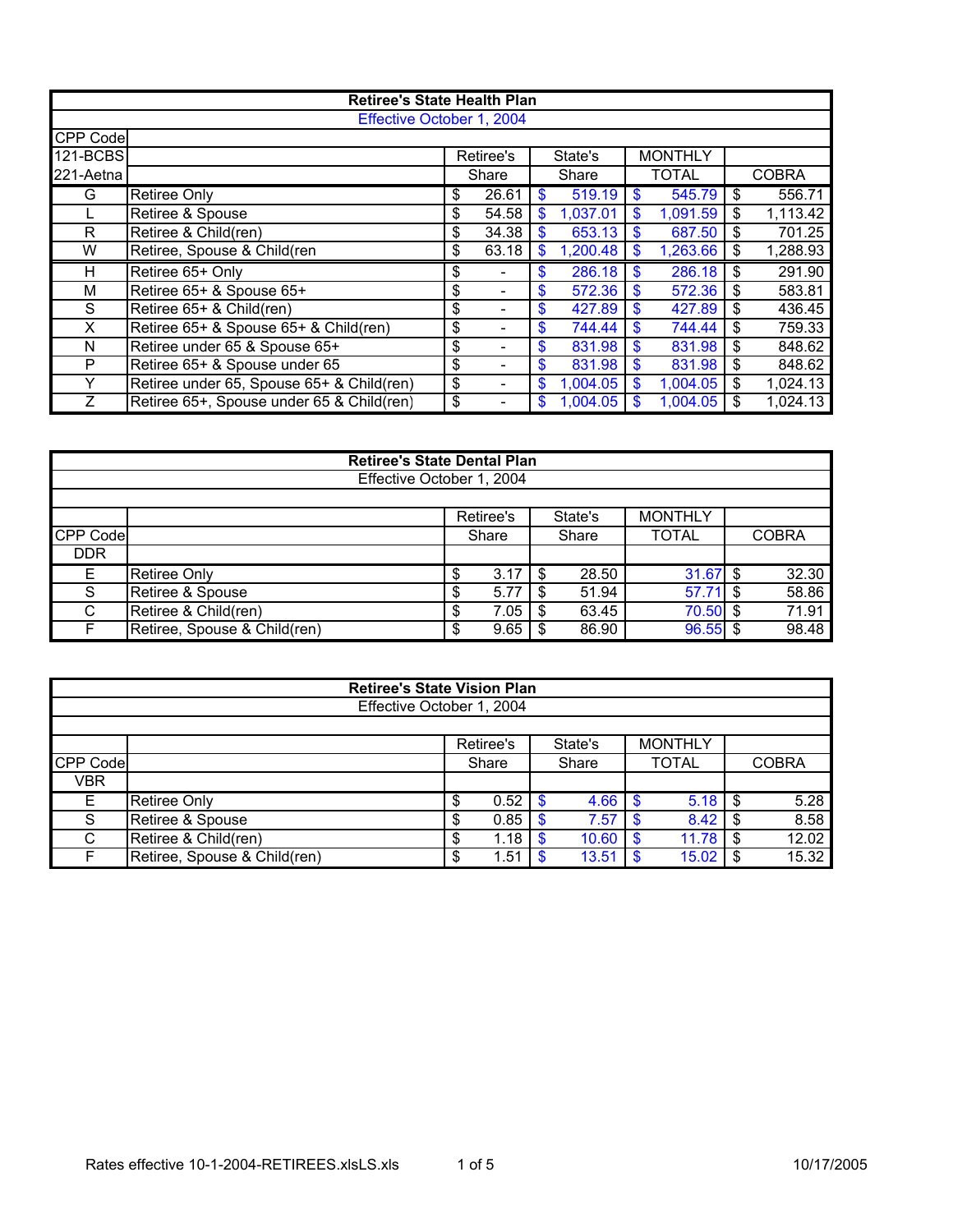| <b>Blue Care Network Mid Michigan</b> |                                           |    |           |    |          |    |                |    |              |  |  |  |
|---------------------------------------|-------------------------------------------|----|-----------|----|----------|----|----------------|----|--------------|--|--|--|
| Effective October 1, 2004             |                                           |    |           |    |          |    |                |    |              |  |  |  |
|                                       |                                           |    |           |    |          |    |                |    |              |  |  |  |
| <b>CPP Code</b>                       |                                           |    | Retiree's |    | State's  |    | <b>MONTHLY</b> |    |              |  |  |  |
| 171                                   |                                           |    | Share     |    | Share    |    | <b>TOTAL</b>   |    | <b>COBRA</b> |  |  |  |
| G                                     | Retiree Only                              | \$ | 164.46    | \$ | 519.19   | \$ | 683.65         | \$ | 697.32       |  |  |  |
|                                       | Retiree & Spouse                          | \$ | 330.29    | \$ | 1,037.01 | \$ | 1,367.30       | \$ | 1,394.65     |  |  |  |
| R                                     | Retiree & Child(ren)                      | \$ | 207.99    | \$ | 653.13   | \$ | 861.12         | \$ | 878.34       |  |  |  |
| W                                     | Retiree, Spouse & Child(ren               | \$ | 382.38    | \$ | 1,200.48 | \$ | 1,582.86       | \$ | 1,614.52     |  |  |  |
| H                                     | Retiree 65+ Only                          | \$ | 165.30    | \$ | 286.18   | \$ | 451.48         | \$ | 460.51       |  |  |  |
| М                                     | Retiree 65+ & Spouse 65+                  | \$ | 330.60    | \$ | 572.36   | \$ | 902.96         | \$ | 921.02       |  |  |  |
| S                                     | Retiree 65+ & Child(ren)                  | \$ | 201.06    | \$ | 427.89   | \$ | 628.95         | \$ | 641.53       |  |  |  |
| X                                     | Retiree 65+ & Spouse 65+ & Child(ren)     | \$ | 335.99    | \$ | 744.44   | \$ | 1,080.43       | \$ | 1,102.04     |  |  |  |
| N                                     | Retiree under 65 & Spouse 65+             | \$ | 303.15    | \$ | 831.98   | \$ | 1,135.13       | \$ | 1,157.83     |  |  |  |
| P                                     | Retiree 65+ & Spouse under 65             | \$ | 303.15    | \$ | 831.98   | \$ | 1,135.13       | \$ | 1,157.83     |  |  |  |
|                                       | Retiree under 65, Spouse 65+ & Child(ren) | \$ | 308.55    | \$ | 1,004.05 | \$ | 1,312.60       | \$ | 1,338.85     |  |  |  |
|                                       | Retiree 65+, Spouse under 65 & Child(ren) | \$ | 308.55    | S  | 1,004.05 | \$ | 1,312.60       | \$ | 1,338.85     |  |  |  |

| <b>Blue Care Network East Michigan-Flint</b> |                                                                        |                                      |           |                          |          |                           |                |                                      |                       |  |  |  |  |  |
|----------------------------------------------|------------------------------------------------------------------------|--------------------------------------|-----------|--------------------------|----------|---------------------------|----------------|--------------------------------------|-----------------------|--|--|--|--|--|
|                                              | Effective October 1, 2004                                              |                                      |           |                          |          |                           |                |                                      |                       |  |  |  |  |  |
|                                              |                                                                        |                                      |           |                          |          |                           |                |                                      |                       |  |  |  |  |  |
| CPP Code                                     |                                                                        |                                      | Retiree's |                          | State's  |                           | <b>MONTHLY</b> |                                      |                       |  |  |  |  |  |
| 181                                          |                                                                        |                                      | Share     |                          | Share    |                           | <b>TOTAL</b>   |                                      | <b>COBRA</b>          |  |  |  |  |  |
| G                                            | <b>Retiree Only</b>                                                    | \$                                   | 106.64    | $\overline{\mathbb{S}}$  | 519.19   | $\boldsymbol{\mathsf{s}}$ | 625.83         | \$                                   | 638.35                |  |  |  |  |  |
| L                                            | Retiree & Spouse                                                       | \$                                   | 214.65    | $\mathfrak{S}$           | 1,037.01 | $\boldsymbol{\$}$         | 1,251.66       | \$                                   | 1,276.69              |  |  |  |  |  |
| $\overline{\mathsf{R}}$                      | Retiree & Child(ren)                                                   | \$                                   | 135.16    | $\mathfrak{S}$           | 653.13   | $\mathbf{\$}$             | 788.29         | \$                                   | 804.06                |  |  |  |  |  |
| $\overline{\mathsf{W}}$                      | Retiree, Spouse & Child(ren                                            | \$                                   | 248.50    | \$                       | 1,200.48 | $\boldsymbol{\$}$         | 1,448.98       | \$                                   | 1,477.96              |  |  |  |  |  |
| Н                                            | Retiree 65+ Only                                                       | \$                                   | 144.59    | \$                       | 286.18   | \$                        | 430.77         | \$                                   | 439.39                |  |  |  |  |  |
| $\overline{M}$                               | Retiree 65+ & Spouse 65+                                               | \$                                   | 289.18    | $\overline{\mathbf{S}}$  | 572.36   | $\overline{\mathsf{s}}$   | 861.54         | $\overline{\boldsymbol{\mathsf{S}}}$ | 878.77                |  |  |  |  |  |
| $\overline{s}$                               | Retiree 65+ & Child(ren)                                               | $\overline{\$}$                      | 165.34    | \$                       | 427.89   | $\overline{\mathsf{s}}$   | 593.23         | $\overline{\boldsymbol{\mathsf{S}}}$ | 605.09                |  |  |  |  |  |
| $\overline{\mathsf{x}}$                      | Retiree 65+ & Spouse 65+ & Child(ren)                                  | $\overline{\$}$                      | 279.56    | \$                       | 744.44   | $\bullet$                 | 1,024.00       | $\overline{\mathcal{S}}$             | 1,044.48              |  |  |  |  |  |
| $\overline{\mathsf{N}}$                      | Retiree under 65 & Spouse 65+                                          | \$                                   | 224.62    | \$                       | 831.98   | $\boldsymbol{\theta}$     | 1,056.60       | $\overline{\boldsymbol{\theta}}$     | 1,077.73              |  |  |  |  |  |
| $\overline{\mathsf{P}}$                      | Retiree 65+ & Spouse under 65                                          | $\overline{\boldsymbol{\theta}}$     | 224.62    | $\overline{\mathbf{s}}$  | 831.98   | \$                        | 1,056.60       | $\overline{\$}$                      | $\overline{1,}077.73$ |  |  |  |  |  |
| Ÿ                                            | Retiree under 65, Spouse 65+ & Child(ren)                              | \$                                   | 215.01    | \$                       | 1,004.05 | \$                        | 1,219.06       | \$                                   | 1,243.44              |  |  |  |  |  |
| $\overline{Z}$                               | Retiree 65+, Spouse under 65 & Child(ren)                              | $\overline{\boldsymbol{\mathsf{s}}}$ | 215.01    | \$                       | 1,004.05 | $\mathbf{s}$              | 1,219.06       | $\boldsymbol{\mathsf{S}}$            | 1,243.44              |  |  |  |  |  |
|                                              |                                                                        |                                      |           |                          |          |                           |                |                                      |                       |  |  |  |  |  |
|                                              |                                                                        |                                      |           |                          |          |                           |                |                                      |                       |  |  |  |  |  |
|                                              |                                                                        |                                      |           |                          |          |                           |                |                                      |                       |  |  |  |  |  |
|                                              | <b>Blue Care Network East Michigan-Saginaw</b>                         |                                      |           |                          |          |                           |                |                                      |                       |  |  |  |  |  |
|                                              | Effective October 1, 2004                                              |                                      |           |                          |          |                           |                |                                      |                       |  |  |  |  |  |
|                                              |                                                                        |                                      |           |                          |          |                           |                |                                      |                       |  |  |  |  |  |
| CPP Code                                     |                                                                        |                                      | Retiree's |                          | State's  |                           | <b>MONTHLY</b> |                                      |                       |  |  |  |  |  |
| 191                                          |                                                                        |                                      | Share     |                          | Share    |                           | <b>TOTAL</b>   |                                      | <b>COBRA</b>          |  |  |  |  |  |
| G                                            | <b>Retiree Only</b>                                                    | \$                                   | 97.17     | $\overline{\$}$          | 519.19   | $\sqrt[6]{3}$             | 616.36         | $\overline{\$}$                      | 628.69                |  |  |  |  |  |
| L                                            | Retiree & Spouse                                                       | $\overline{\$}$                      | 195.71    | $\overline{\mathbf{s}}$  | 1,037.01 | \$                        | 1,232.72       | \$                                   | 1,257.37              |  |  |  |  |  |
| $\overline{R}$                               | Retiree & Child(ren)                                                   | $\overline{\$}$                      | 123.23    | $\overline{\mathbb{S}}$  | 653.13   | $\boldsymbol{\$}$         | 776.36         | $\overline{\$}$                      | 791.89                |  |  |  |  |  |
| $\overline{\mathsf{W}}$                      | Retiree, Spouse & Child(ren                                            | $\overline{\$}$                      | 226.58    | \$                       | 1,200.48 | $\bullet$                 | 1,427.06       | $\overline{\mathbf{3}}$              | 1,455.60              |  |  |  |  |  |
| $\overline{H}$                               | Retiree 65+ Only                                                       | \$                                   | 144.59    | \$                       | 286.18   | \$                        | 430.77         | $\overline{\boldsymbol{\theta}}$     | 439.39                |  |  |  |  |  |
| $\overline{M}$                               | Retiree 65+ & Spouse 65+                                               | \$                                   | 289.18    | \$                       | 572.36   | $\overline{\mathsf{s}}$   | 861.54         | \$                                   | 878.77                |  |  |  |  |  |
| $\overline{s}$                               | Retiree 65+ & Child(ren)                                               | \$                                   | 162.88    | \$                       | 427.89   | \$                        | 590.77         | \$                                   | 602.59                |  |  |  |  |  |
| $\overline{\mathsf{x}}$                      |                                                                        | \$                                   | 277.10    | $\overline{\mathbf{s}}$  | 744.44   | $\bullet$                 | 1,021.54       | $\overline{\mathbf{s}}$              | 1,041.97              |  |  |  |  |  |
| $\overline{\mathsf{N}}$                      | Retiree 65+ & Spouse 65+ & Child(ren)<br>Retiree under 65 & Spouse 65+ | $\overline{\boldsymbol{\mathsf{S}}}$ | 215.15    | $\overline{\mathcal{S}}$ | 831.98   | $\overline{\mathsf{s}}$   | 1,047.13       | $\overline{\mathcal{S}}$             |                       |  |  |  |  |  |
| $\overline{\mathsf{P}}$                      | Retiree 65+ & Spouse under 65                                          | \$                                   | 215.15    | \$                       | 831.98   | $\mathbf{\hat{s}}$        | 1,047.13       | \$                                   | 1,068.07<br>1,068.07  |  |  |  |  |  |
| Ÿ                                            | Retiree under 65, Spouse 65+ & Child(ren)                              | \$                                   | 203.08    | $\mathbf{\$}$            | 1,004.05 | $\mathbf{s}$              | 1,207.13       | \$                                   | 1,231.27              |  |  |  |  |  |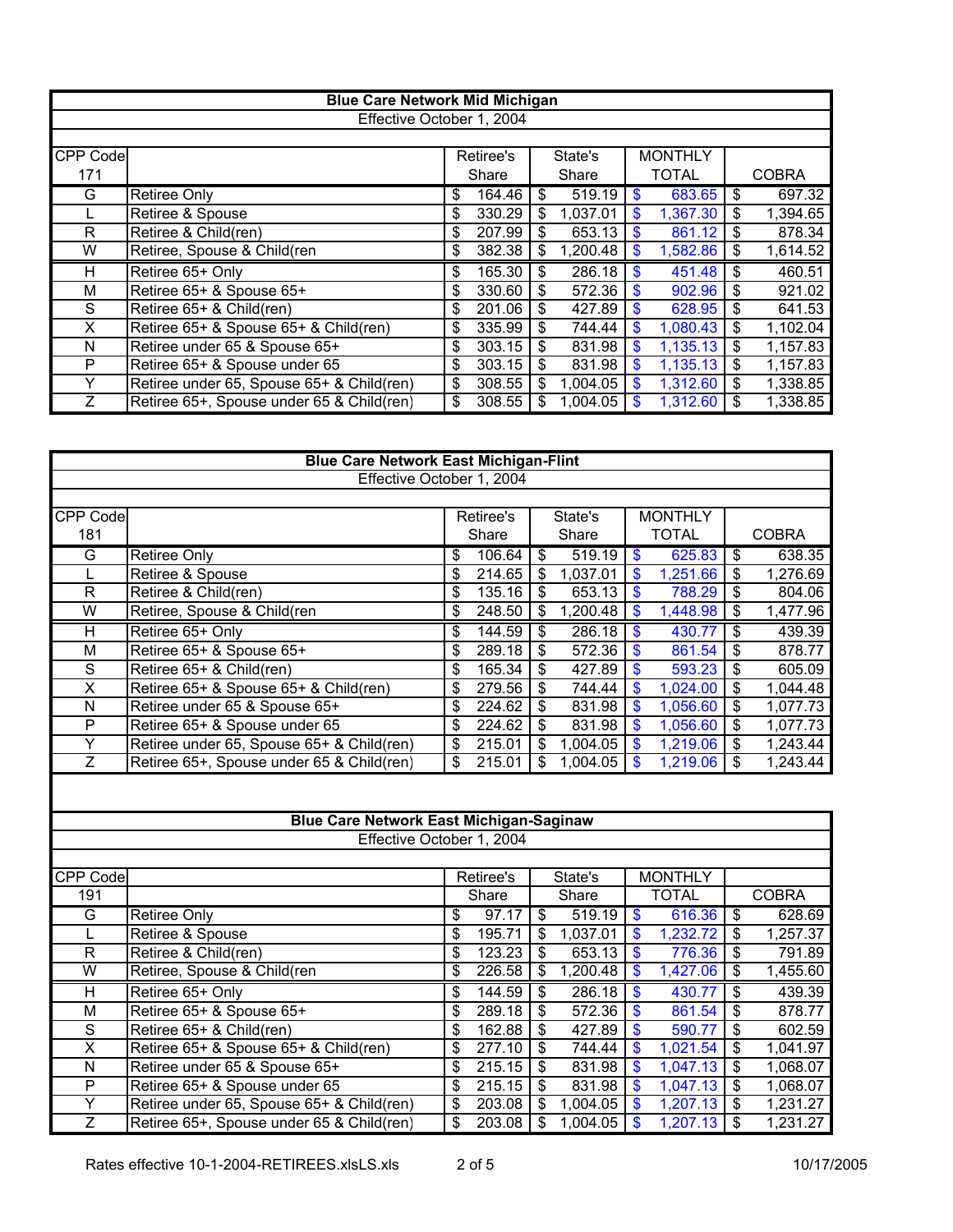|                           | <b>Blue Care Network Southeast Michigan</b> |    |           |    |          |               |                |    |              |  |  |  |
|---------------------------|---------------------------------------------|----|-----------|----|----------|---------------|----------------|----|--------------|--|--|--|
| Effective October 1, 2004 |                                             |    |           |    |          |               |                |    |              |  |  |  |
|                           |                                             |    |           |    |          |               |                |    |              |  |  |  |
| <b>CPP Code</b>           |                                             |    | Retiree's |    | State's  |               | <b>MONTHLY</b> |    |              |  |  |  |
| 211                       |                                             |    | Share     |    | Share    |               | <b>TOTAL</b>   |    | <b>COBRA</b> |  |  |  |
| G                         | Retiree Only                                | \$ | 105.92    | \$ | 519.19   | \$            | 625.11         | \$ | 637.61       |  |  |  |
|                           | Retiree & Spouse                            | \$ | 213.21    | \$ | 1,037.01 | \$            | 1,250.22       | \$ | 1,275.22     |  |  |  |
| R                         | Retiree & Child(ren)                        | \$ | 134.26    | \$ | 653.13   | \$            | 787.39         | \$ | 803.14       |  |  |  |
| W                         | Retiree, Spouse & Child(ren                 | \$ | 246.84    | \$ | 1,200.48 | \$            | 1,447.32       | \$ | 1,476.27     |  |  |  |
| H                         | Retiree 65+ Only                            | \$ | 138.24    | \$ | 286.18   | \$            | 424.42         | \$ | 432.91       |  |  |  |
| М                         | Retiree 65+ & Spouse 65+                    | \$ | 276.48    | \$ | 572.36   | \$            | 848.84         | \$ | 865.82       |  |  |  |
| S                         | Retiree 65+ & Child(ren)                    | \$ | 158.81    | \$ | 427.89   | \$            | 586.70         | \$ | 598.43       |  |  |  |
| X                         | Retiree 65+ & Spouse 65+ & Child(ren)       | \$ | 266.68    | \$ | 744.44   | $\mathbf{\$}$ | 1,011.12       | \$ | 1,031.34     |  |  |  |
| N                         | Retiree under 65 & Spouse 65+               | \$ | 217.55    | \$ | 831.98   | \$            | 1,049.53       | \$ | 1,070.52     |  |  |  |
| P                         | Retiree 65+ & Spouse under 65               | \$ | 217.55    | \$ | 831.98   | \$            | 1,049.53       | \$ | 1,070.52     |  |  |  |
| Y                         | Retiree under 65, Spouse 65+ & Child(ren)   | \$ | 207.76    | \$ | 1,004.05 | \$            | 1,211.81       | \$ | 1,236.05     |  |  |  |
|                           | Retiree 65+, Spouse under 65 & Child(ren)   | \$ | 207.76    | S  | 1,004.05 | S             | 1,211.81       | \$ | 1,236.05     |  |  |  |

| <b>Blue Care Network West Michigan-Great Lakes</b> |                                           |    |           |    |          |              |                |    |              |  |  |  |
|----------------------------------------------------|-------------------------------------------|----|-----------|----|----------|--------------|----------------|----|--------------|--|--|--|
| Effective October 1, 2004                          |                                           |    |           |    |          |              |                |    |              |  |  |  |
|                                                    |                                           |    |           |    |          |              |                |    |              |  |  |  |
| <b>CPP Code</b>                                    |                                           |    | Retiree's |    | State's  |              | <b>MONTHLY</b> |    |              |  |  |  |
| 311                                                |                                           |    | Share     |    | Share    |              | <b>TOTAL</b>   |    | <b>COBRA</b> |  |  |  |
| G                                                  | Retiree Only                              | \$ | 251.92    | \$ | 519.19   | \$           | 771.11         | \$ | 786.53       |  |  |  |
|                                                    | Retiree & Spouse                          | \$ | 505.21    | \$ | 1,037.01 | \$           | 1,542.22       | \$ | 1,573.06     |  |  |  |
| R                                                  | Retiree & Child(ren)                      | \$ | 318.16    | \$ | 653.13   | \$           | 971.29         | \$ | 990.72       |  |  |  |
| W                                                  | Retiree, Spouse & Child(ren               | \$ | 584.87    | \$ | 1,200.48 | \$           | 1,785.35       | \$ | 1,821.06     |  |  |  |
| H                                                  | Retiree 65+ Only                          | \$ | 157.35    | \$ | 286.18   | $\mathbf{s}$ | 443.53         | \$ | 452.40       |  |  |  |
| М                                                  | Retiree 65+ & Spouse 65+                  | \$ | 314.70    | \$ | 572.36   | \$           | 887.06         | \$ | 904.80       |  |  |  |
| S                                                  | Retiree 65+ & Child(ren)                  | \$ | 215.82    | \$ | 427.89   | \$           | 643.71         | \$ | 656.58       |  |  |  |
| X.                                                 | Retiree 65+ & Spouse 65+ & Child(ren)     | \$ | 342.80    | \$ | 744.44   | $\mathbf{s}$ | 1,087.24       | \$ | 1,108.98     |  |  |  |
| N                                                  | Retiree under 65 & Spouse 65+             | \$ | 382.66    | \$ | 831.98   | \$           | 1,214.64       | \$ | 1,238.93     |  |  |  |
| P                                                  | Retiree 65+ & Spouse under 65             | \$ | 382.66    | \$ | 831.98   | \$           | 1,214.64       | \$ | 1,238.93     |  |  |  |
| Y                                                  | Retiree under 65, Spouse 65+ & Child(ren) | \$ | 410.77    | \$ | 1,004.05 | $\mathbf{s}$ | 1,414.82       | \$ | 1,443.12     |  |  |  |
| $\overline{z}$                                     | Retiree 65+, Spouse under 65 & Child(ren) | \$ | 410.77    | \$ | 1,004.05 |              | 1,414.82       | \$ | 1,443.12     |  |  |  |

| <b>Care Choices</b>       |                                           |    |           |     |          |    |                |    |              |  |  |  |
|---------------------------|-------------------------------------------|----|-----------|-----|----------|----|----------------|----|--------------|--|--|--|
| Effective October 1, 2004 |                                           |    |           |     |          |    |                |    |              |  |  |  |
|                           |                                           |    |           |     |          |    |                |    |              |  |  |  |
| CPP Code                  |                                           |    | Retiree's |     | State's  |    | <b>MONTHLY</b> |    |              |  |  |  |
| 444                       |                                           |    | Share     |     | Share    |    | <b>TOTAL</b>   |    | <b>COBRA</b> |  |  |  |
| G                         | <b>Retiree Only</b>                       | \$ | 121.36    | \$  | 519.19   | \$ | 640.54         | \$ | 653.35       |  |  |  |
|                           | Retiree & Spouse                          | \$ | 244.08    | \$  | 1,037.01 | \$ | 1,281.09       | \$ | 1,306.71     |  |  |  |
| R                         | Retiree & Child(ren)                      | \$ | 153.70    | \$  | 653.13   | \$ | 806.83         |    | 822.97       |  |  |  |
| W                         | Retiree, Spouse & Child(ren               | \$ | 282.56    | \$  | 1,200.48 | \$ | 1,483.05       | \$ | 1,512.71     |  |  |  |
| н                         | Retiree 65+ Only                          | \$ | 49.65     | \$  | 286.18   | \$ | 335.84         | \$ | 342.56       |  |  |  |
| M                         | Retiree 65+ & Spouse 65+                  | \$ | 99.37     | \$  | 572.36   | \$ | 671.74         | \$ | 685.17       |  |  |  |
| S                         | Retiree 65+ & Child(ren)                  | \$ | 74.30     | \$  | 427.89   | \$ | 502.18         | \$ | 512.22       |  |  |  |
| X                         | Retiree 65+ & Spouse 65+ & Child(ren)     | \$ | 129.20    | \$  | 744.44   | \$ | 873.63         | \$ | 891.10       |  |  |  |
| N                         | Retiree under 65 & Spouse 65+             | \$ | 144.40    | \$  | 831.98   | \$ | 976.38         | \$ | 995.91       |  |  |  |
| P                         | Retiree 65+ & Spouse under 65             | \$ | 144.40    | \$  | 831.98   | \$ | 976.38         | \$ | 995.91       |  |  |  |
|                           | Retiree under 65, Spouse 65+ & Child(ren) | \$ | 174.29    | \$  | 1,004.05 | \$ | 1,178.34       | \$ | 1,201.91     |  |  |  |
|                           | Retiree 65+, Spouse under 65 & Child(ren) | \$ | 174.29    | \$. | 1.004.05 | \$ | 1,178.34       | S  | 1,201.91     |  |  |  |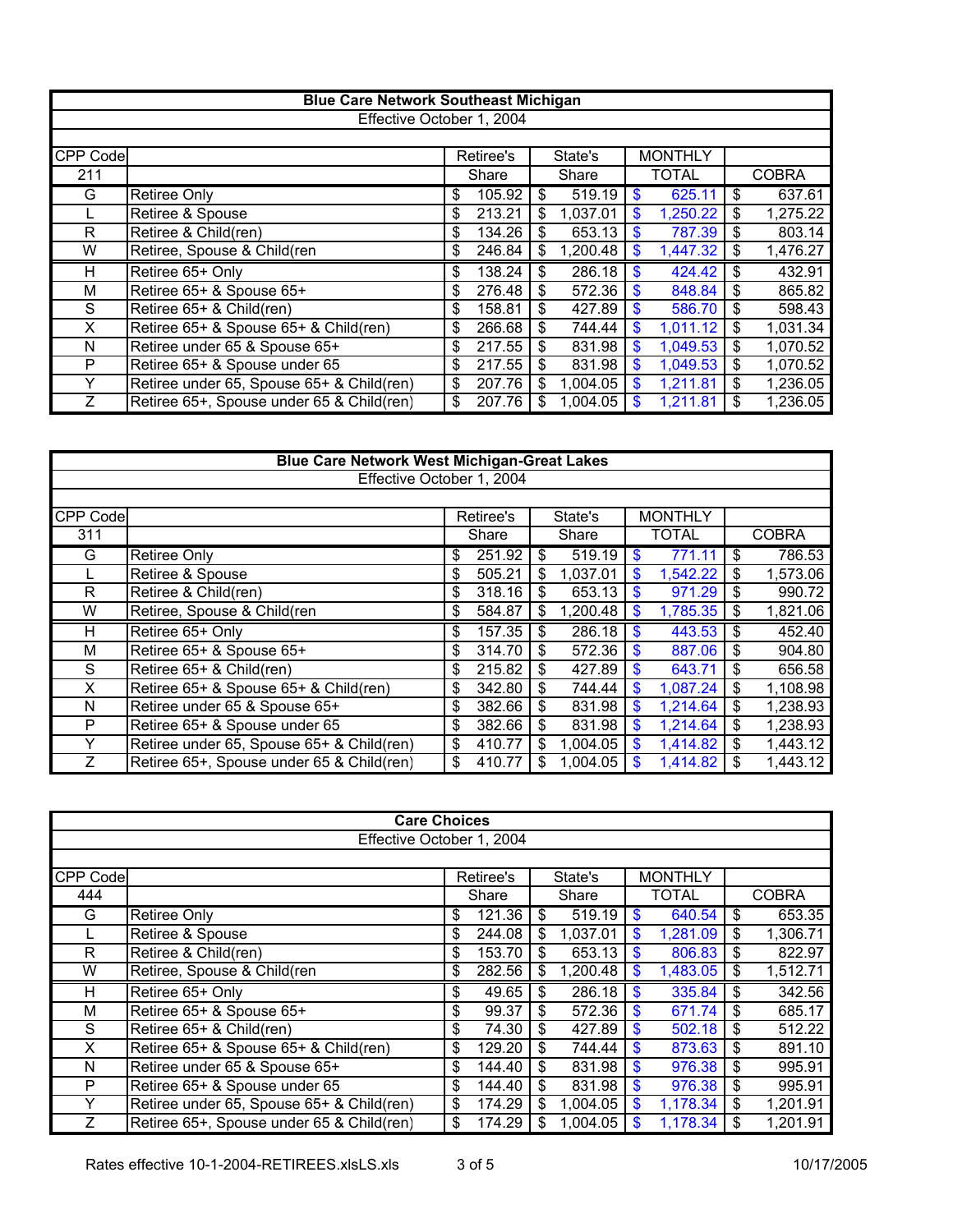|                           | <b>Health Alliance Plan</b>               |    |           |    |          |    |                |    |              |  |  |  |
|---------------------------|-------------------------------------------|----|-----------|----|----------|----|----------------|----|--------------|--|--|--|
| Effective October 1, 2004 |                                           |    |           |    |          |    |                |    |              |  |  |  |
|                           |                                           |    |           |    |          |    |                |    |              |  |  |  |
| CPP Code                  |                                           |    | Retiree's |    | State's  |    | <b>MONTHLY</b> |    |              |  |  |  |
| 201                       |                                           |    | Share     |    | Share    |    | <b>TOTAL</b>   |    | <b>COBRA</b> |  |  |  |
| G                         | Retiree Only                              | \$ | 46.22     | \$ | 519.19   | \$ | 565.41         |    | \$576.72     |  |  |  |
|                           | Retiree & Spouse                          | \$ | 93.81     | \$ | 1,037.01 | \$ | 1,130.82       |    | \$1,153.44   |  |  |  |
| R.                        | Retiree & Child(ren)                      | \$ | 59.06     | \$ | 653.13   |    | 712.19         |    | \$726.43     |  |  |  |
| W                         | Retiree, Spouse & Child(ren               | \$ | 108.61    | \$ | 1,200.48 | \$ | 1,309.09       |    | \$1,335.27   |  |  |  |
| H                         | Retiree 65+ Only                          | \$ | 10.26     | \$ | 286.18   | \$ | 296.44         | \$ | 302.37       |  |  |  |
| м                         | Retiree 65+ & Spouse 65+                  | \$ | 20.59     | \$ | 572.36   | \$ | 592.95         | \$ | 604.81       |  |  |  |
| S                         | Retiree 65+ & Child(ren)                  | \$ | 15.39     | \$ | 427.89   | \$ | 443.28         | \$ | 452.15       |  |  |  |
| X.                        | Retiree 65+ & Spouse 65+ & Child(ren)     | \$ | 26.72     | \$ | 744.44   | \$ | 771.16         | \$ | 786.58       |  |  |  |
| N                         | Retiree under 65 & Spouse 65+             | \$ | 29.87     | \$ | 831.98   | \$ | 861.85         | \$ | 879.09       |  |  |  |
| P                         | Retiree 65+ & Spouse under 65             | \$ | 29.41     | \$ | 831.98   | \$ | 861.39         | \$ | 878.62       |  |  |  |
|                           | Retiree under 65, Spouse 65+ & Child(ren) | \$ | 36.08     | \$ | 1,004.05 | \$ | 1,040.13       | \$ | 1,060.93     |  |  |  |
|                           | Retiree 65+, Spouse under 65 & Child(ren) | \$ | 36.08     | S  | 1,004.05 |    | 1,040.13       |    | 1,060.93     |  |  |  |

| <b>Health Plus</b>        |                                           |    |           |    |          |                           |                |     |              |  |  |  |
|---------------------------|-------------------------------------------|----|-----------|----|----------|---------------------------|----------------|-----|--------------|--|--|--|
| Effective October 1, 2004 |                                           |    |           |    |          |                           |                |     |              |  |  |  |
|                           |                                           |    |           |    |          |                           |                |     |              |  |  |  |
| CPP Code                  |                                           |    | Retiree's |    | State's  |                           | <b>MONTHLY</b> |     |              |  |  |  |
| 622                       |                                           |    | Share     |    | Share    |                           | <b>TOTAL</b>   |     | <b>COBRA</b> |  |  |  |
| G                         | Retiree Only                              | \$ | 75.12     | \$ | 519.19   | \$                        | 594.31         | -\$ | 606.20       |  |  |  |
|                           | Retiree & Spouse                          | \$ | 151.61    | \$ | 1,037.01 | \$                        | 1,188.62       | \$  | 1,212.39     |  |  |  |
| R.                        | Retiree & Child(ren)                      | \$ | 95.46     | \$ | 653.13   | $\boldsymbol{\mathsf{s}}$ | 748.59         | -\$ | 763.56       |  |  |  |
| W                         | Retiree, Spouse & Child(ren               | \$ | 175.53    | \$ | 1,200.48 | \$                        | 1,376.01       | \$  | 1,403.53     |  |  |  |
| H.                        | Retiree 65+ Only                          | \$ | 79.80     | \$ | 286.18   | \$                        | 365.98         | -\$ | 373.30       |  |  |  |
| м                         | Retiree 65+ & Spouse 65+                  | \$ | 159.60    | \$ | 572.36   | \$                        | 731.96         | -\$ | 746.60       |  |  |  |
| S                         | Retiree 65+ & Child(ren)                  | \$ | 227.66    | \$ | 427.89   | \$                        | 655.55         | -\$ | 668.66       |  |  |  |
| X.                        | Retiree 65+ & Spouse 65+ & Child(ren)     | \$ | 277.09    | \$ | 744.44   | \$                        | 1,021.53       | -\$ | 1,041.96     |  |  |  |
| N                         | Retiree under 65 & Spouse 65+             | \$ | 128.31    | \$ | 831.98   | \$                        | 960.29         | -\$ | 979.50       |  |  |  |
| P                         | Retiree 65+ & Spouse under 65             | \$ | 128.31    | \$ | 831.98   | \$                        | 960.29         | -\$ | 979.50       |  |  |  |
|                           | Retiree under 65, Spouse 65+ & Child(ren) | \$ | 143.63    | \$ | 1,004.05 | \$                        | 1,147.68       | \$  | 1,170.63     |  |  |  |
|                           | Retiree 65+, Spouse under 65 & Child(ren) | \$ | 245.81    | \$ | 1,004.05 | \$                        | 1,249.86       | \$  | 1,274.86     |  |  |  |

| M-Care                    |                                           |    |           |     |          |    |                |    |                       |  |  |  |
|---------------------------|-------------------------------------------|----|-----------|-----|----------|----|----------------|----|-----------------------|--|--|--|
| Effective October 1, 2004 |                                           |    |           |     |          |    |                |    |                       |  |  |  |
|                           |                                           |    |           |     |          |    |                |    |                       |  |  |  |
| <b>CPP Code</b>           |                                           |    | Retiree's |     | State's  |    | <b>MONTHLY</b> |    |                       |  |  |  |
| 777                       |                                           |    | Share     |     | Share    |    | <b>TOTAL</b>   |    | <b>COBRA</b>          |  |  |  |
| G                         | <b>Retiree Only</b>                       | \$ |           |     | 502.52   | \$ | 502.52         | S  | 512.57                |  |  |  |
|                           | Retiree & Spouse                          | \$ |           |     | 1,005.05 | \$ | 1,005.05       | \$ | 1,025.15              |  |  |  |
| R                         | Retiree & Child(ren)                      | \$ |           |     | 633.18   | \$ | 633.18         | \$ | 645.84                |  |  |  |
| W                         | Retiree, Spouse & Child(ren               | \$ |           |     | 1,163.34 | \$ | 1,163.34       | \$ | $\overline{1,186.61}$ |  |  |  |
| н                         | Retiree 65+ Only                          | \$ | 83.13     | \$  | 286.18   | \$ | 369.31         | \$ | 376.70                |  |  |  |
| М                         | Retiree 65+ & Spouse 65+                  | \$ | 166.26    | \$  | 572.36   | \$ | 738.62         | \$ | 753.39                |  |  |  |
| S                         | Retiree 65+ & Child(ren)                  | \$ | 72.08     | \$  | 427.89   | \$ | 499.97         | \$ | 509.97                |  |  |  |
| X                         | Retiree 65+ & Spouse 65+ & Child(ren)     | \$ | 124.84    | \$  | 744.44   | \$ | 869.28         | \$ | 886.67                |  |  |  |
| N                         | Retiree under 65 & Spouse 65+             | \$ | 39.85     | \$  | 831.98   | \$ | 871.83         | \$ | 889.27                |  |  |  |
| P                         | Retiree 65+ & Spouse under 65             | \$ | 39.85     | \$  | 831.98   | \$ | 871.83         | \$ | 889.27                |  |  |  |
|                           | Retiree under 65, Spouse 65+ & Child(ren) | \$ | 26.07     | \$  | 1,004.05 | \$ | 1,030.12       | \$ | 1,050.72              |  |  |  |
|                           | Retiree 65+, Spouse under 65 & Child(ren) | \$ | 26.07     | \$. | 1,004.05 |    | 1,030.12       | \$ | 1,050.72              |  |  |  |

Rates effective 10-1-2004-RETIREES.xlsLS.xls 4 of 5 10/17/2005